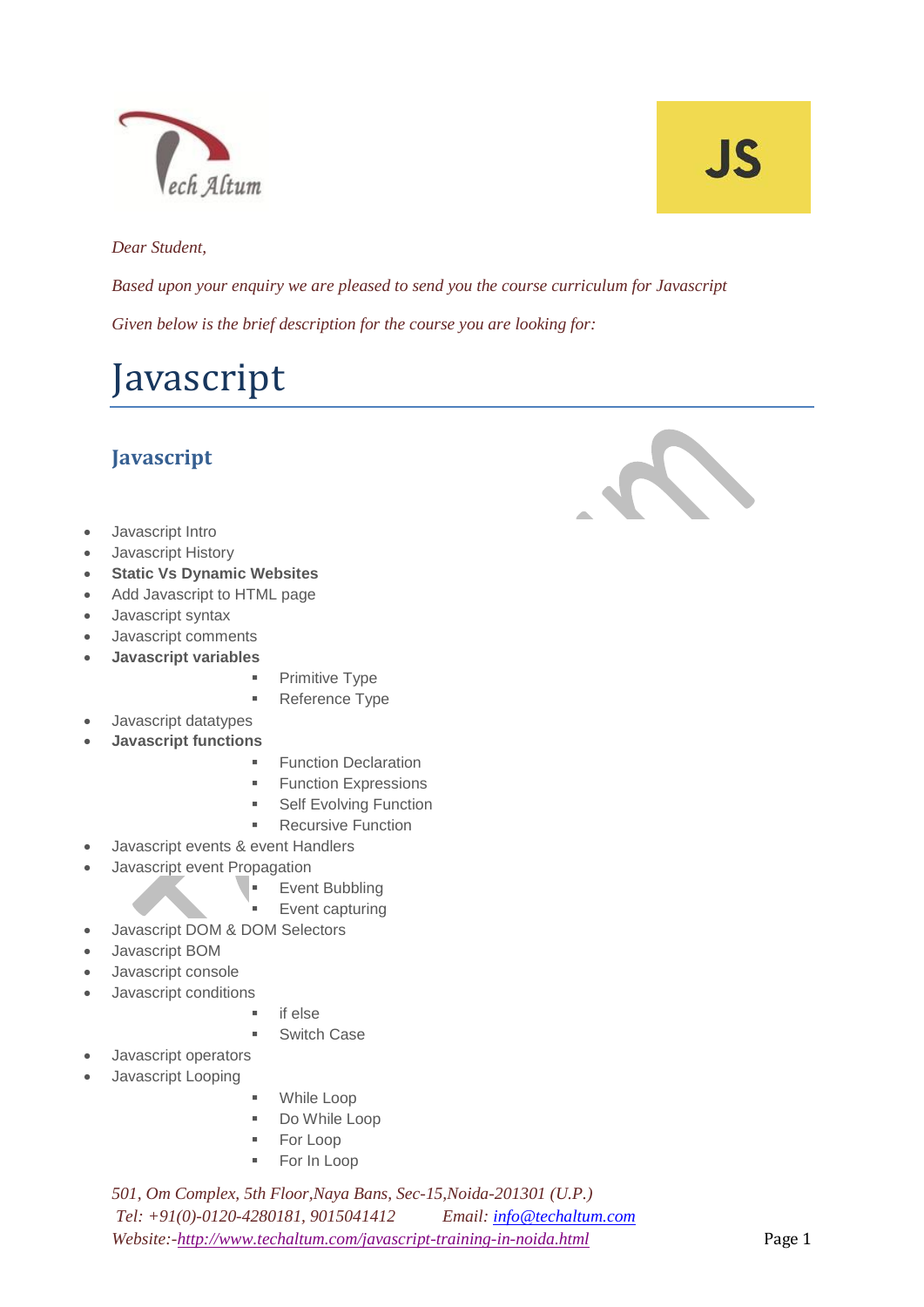

### **JS**

- Javascript **Arrays**
- Javascript **Objects**
- Javascript Timing Functions
	- setInterval
	- setTimeout
	- clearInterval
- Javascript Date Objects
- Javascript Windows Object
- Javascript History Object
- Javascript **Navigator Object**
- Javascript Screen Object
- Javascript **Regex Object**
- Javascript **Form Validation**
- Javascript **cookies**
- Testing, and Debugging using Firebug

#### **Javascript Advance**

- Javascript **JSON**
- Javascript AJAX
- **Javascript OOPS**
- Javascript Constructor
- Javascript Prototypes
- Javascript Inheritance
- Javascript **closures**
- Javascript **Math Object**
- Html5 Web storage
- Local Storage
- Session Storage
- HTML5 Geo Location
- HTML5 Canvas